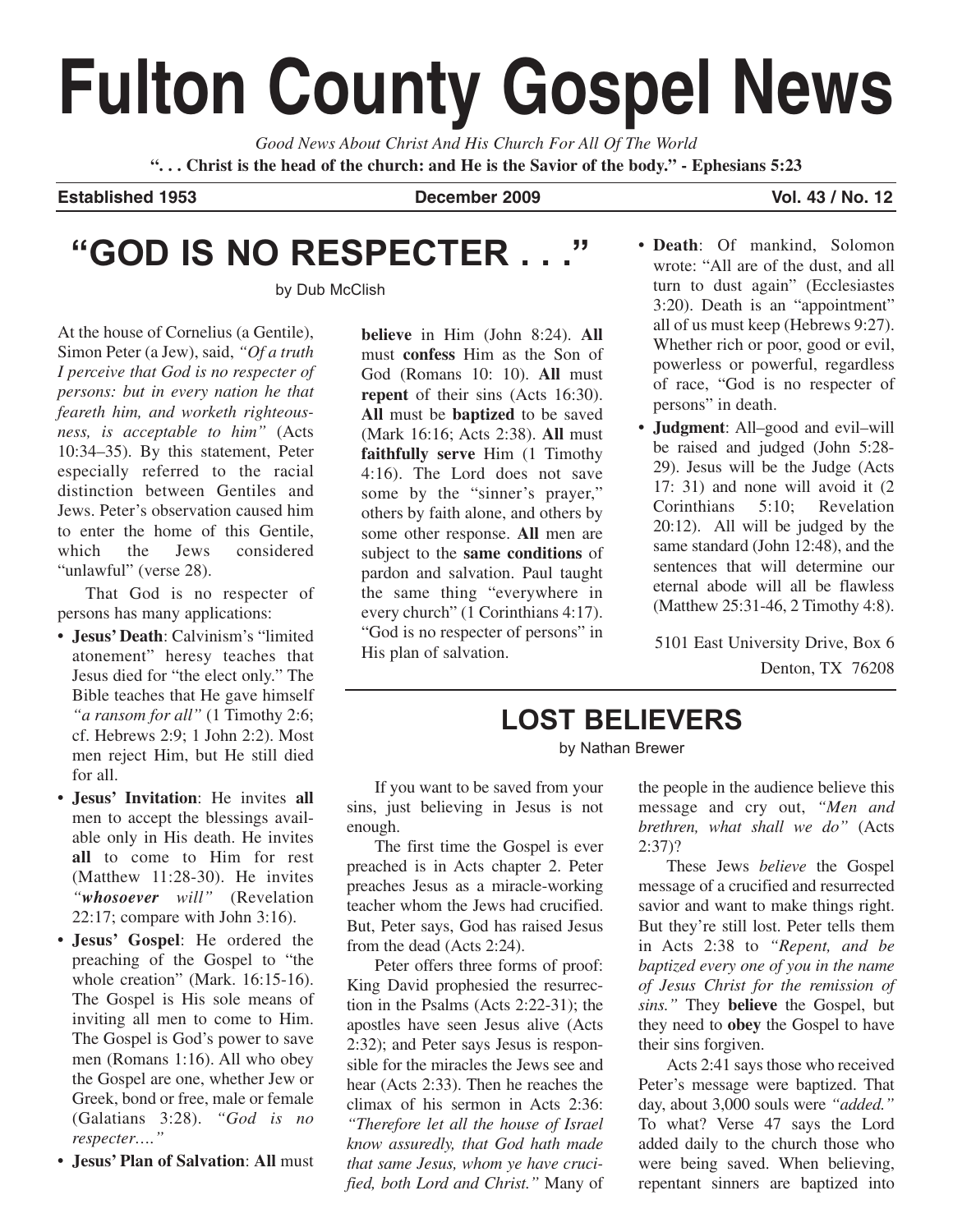#### **FULTON COUNTY GOSPEL NEWS** USPS Publication #211780

. . . is a Periodical publication issued monthly by the Church of Christ at Third and Bethel (P.O. Box 251), Mammoth Spring, AR 72554-0251. **POSTMASTER: Please mail all changes of address to the above address.**

**FCGN** is mailed free of charge to any who care to receive it. We will be happy to add any names to the regular mailing list. If you send in a name we must have a complete address, including number and street name, or R.R. or HCR number, plus box number, or a P.O. Box number and the **NINE DIGIT ZIP CODE**. This paper is supported by voluntary contributions for which we are grateful. Financial information will be furnished upon request. **Mail all address corrections or manuscripts to:**

#### **FULTON COUNTY GOSPEL NEWS** P.O. Box 251

Mammoth Spring, AR 72554

| Lee Moses $\dots \dots \dots \dots \dots$ . EDITOR              |  |
|-----------------------------------------------------------------|--|
|                                                                 |  |
|                                                                 |  |
| Website www.fultoncountygospelnews.org                          |  |
|                                                                 |  |
| $E$ -Mail $\ldots$ , $\ldots$ , $\ldots$ , sales @halopages.net |  |

*(continued from page one)*

Christ, the Lord simultaneously saves them and adds them to His church.

Many New Testament passages teach the necessity of faith in order to be saved. But saving faith leads sinners to comply with the Gospel commands to repent, confess Christ, and be baptized.

Until those of you reading this article are willing to submit to Christ in Gospel obedience, you still bear the guilt of your sins. According to the Bible, even if you believe in Jesus as Savior, and even if you want to make things right, until you contact His blood in baptism you're still lost.

Faith alone is not enough. What Peter commands in Acts 2 still stands today, and will stand until the Lord comes again. *"Repent, and be baptized every one of you in the name of Jesus Christ for the remission of sins."*

If you're willing to do this, Christ will save you and add you to His church.

> P.O. Box 267 Elk City, OK 73648

## **FOR GOD SO LOVED A FEW**

**Implications of Calvinistic Predestination** by Lee Moses

*"For God so loved the world, that he gave his only begotten Son, that whosoever believeth in him should not perish, but have everlasting life"* (John 3:16).

Never have lips uttered a more poignant statement. This verse has been called "the Bible in miniature," because it sums up the message of the entire Bible. It has been called "the golden text of the Bible," indicating its preeminent place within the incomparable Book. Yet the doctrine of Calvinistic predestination effectively changes the glorious first clause–"For God so loved **the world**"–to a far less impressive "For God so loved **a few**."

One can find the term "predestinate" used a few times in the Bible to refer to actions of God. This term simply means to "decide upon beforehand," or "predetermine."<sup>1</sup> That God *decided upon* some things *beforehand* cannot be denied–the question is, "Which things did He decide upon beforehand?" He clearly decided beforehand that there will be a Judgment Day, and that in the days shortly following Christ's resurrection until that Judgment Day He would have a special people on the earth, a spiritual body known as the church (Ephesians 1-3). He clearly decided beforehand that He would send His Son into the world to die, that the church might be established, and that souls might be saved in it (Acts 2:23, 41, 47).

But Calvinists, who follow the teachings of John Calvin, say that God predetermined much more than this. As Calvin expressed it himself,

Predestination we call the eternal decree of God, by which he has determined in himself the destiny of every man. For they are not all created in the same condition, but eternal life is foreordained for some, and eternal damnation for others. Every

man, therefore, being created for one or the other of these ends, we say, he is predestinated either to life or to death.

The Westminster Confession of Faith–which is the basis for the creeds of the Anglican, Baptist, Presbyterian, and numerous other Protestant denominations–followed Calvin's lead; describing predestination thusly:

III. . . . By the decree of God, for the manifestation of his glory, some men and angels are predestinated unto everlasting life, and others foreordained to everlasting death.

IV. These angels and men, thus predestinated and foreordained, are particularly and unchangeably designed; and their number is so certain and definite that it can not be either increased or diminished.

V. Those of mankind that are predestinated unto life, God, before the foundation of the world was laid, according to his eternal and immutable purpose, and the secret counsel and good pleasure of his will, hath chosen in Christ unto everlasting glory, out of his mere free grace and love, without any foresight of faith or good works, or perseverance in either of them, or any other thing in the creature, as conditions, or causes moving him thereunto . . .

This doctrine carries with it certain implications; that is, further conclusions that **must** be true if Calvinistic predestination is true. Let us consider a few of these implications.

#### **God is a Respecter of Persons**

God has always forbidden one to use respect of persons, or partiality, in one's judgment and treatment of others. The Israelites were commanded, *"Ye*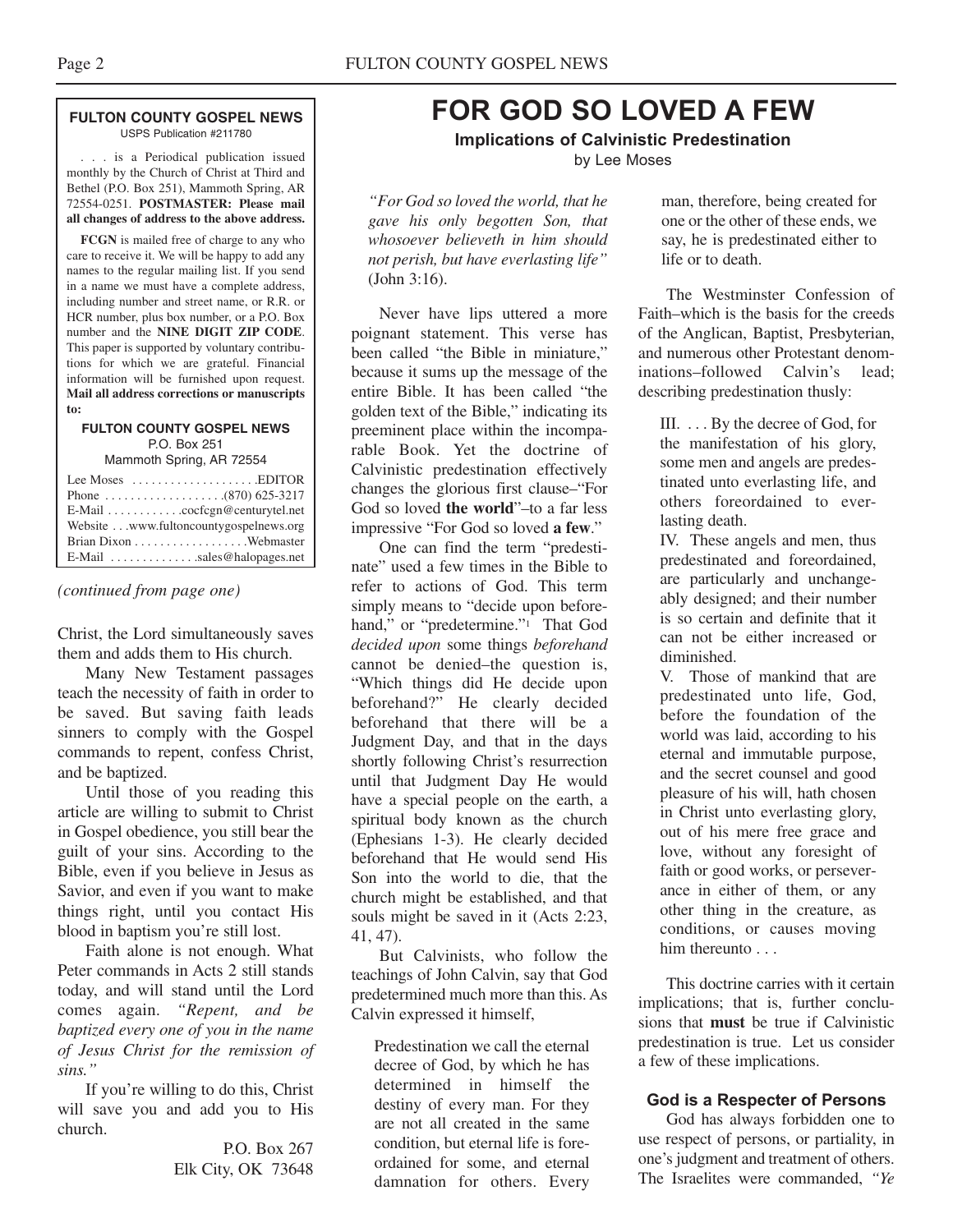*shall do no unrighteousness in judgment: thou shalt not respect the person of the poor, nor honour the person of the mighty: but in righteousness shalt thou judge thy neighbour"* (Leviticus 19:15). The apostle Paul instructed the younger preacher Timothy, *"I charge thee before God, and the Lord Jesus Christ, and the elect angels, that thou observe these things without preferring one before another, doing nothing by partiality"* (1 Timothy 5:21). When the church shows respect of persons, the question is asked, *"Are ye not then partial in yourselves, and are become judges with evil thoughts?"* (James 2:4). God can demand such holy conduct of His people because He is holy (1 Peter 1:14-16), and holiness excludes the injustice of showing respect of persons.

However, if Calvinistic predestination were true, God would be guilty of that which He forbids to others. According to this doctrine, no matter how much someone wants to be saved he cannot be saved. No matter how much someone conforms his life to the teachings of the Bible, he cannot be saved. If he is not in that "certain and definite" number of the elect, he can do nothing to receive salvation and avoid condemnation. Contrariwise, regardless of how much someone has **no** desire to be saved, if he is among the elect, he has no say in the matter. Regardless of how disobediently and wickedly he may live, there can be no alternative but that he will be saved. This while countless others who do all that they can to be saved have no chance.

Can you imagine standing before a judge who sentences based on nothing but an arbitrary predetermination? Conduct has no consequence; facts do not matter. God is **not** that kind of judge, as Paul makes clear when he writes of

*the day of wrath and revelation of the righteous judgment of God; Who will render to every man according to his deeds: To them who by patient continuance in well doing seek for glory and*

*honour and immortality, eternal life: But unto them that are contentious, and do not obey the truth, but obey unrighteousness, indignation and wrath, Tribulation and anguish, upon every soul of man that doeth evil, of the Jew first, and also of the Gentile; But glory, honour, and peace, to every man that worketh good, to the Jew first, and also to the Gentile: For there is no respect of persons with God* (Romans 2:5-11; all emphases mine, LM).

God is **not** a respecter of persons, because the doctrine of Calvinistic predestination is false. Every person will be judged by what he **does**. Beyond this, every person has the ability to receive His grace and mercy for the wrongs one has done. As Jesus said, *"And the Spirit and the bride say, Come. And let him that heareth say, Come. And let him that is athirst come. And whosoever will, let him take the water of life freely"* (Revelation 22:17). **Whosoever will**–anyone with the desire–has free access to the water of life that is the salvation found in Jesus Christ. Do you want to be saved? If you will, you may–because God is no respecter of persons.

#### **God is a Liar**

Let it be emphasized and underscored that we are **not** affirming that God is a liar–such a statement would be thoroughly blasphemous and false. But the notion that people are predetermined to be saved and lost with no individual accountability or ability to change their destinies, if true, would demand that God is a liar.

God tells mankind that we will be accountable for our actions. Moses instructed certain of the Israelites of God's commandment to them, warning, *"But if ye will not do so, behold, ye have sinned against the LORD: and be sure your sin will find you out"* (Numbers 32:23). This theme continues throughout Scripture–God exhorts man to do what is right, warning man that he will be called to

account for wrongdoings (Ecclesiastes 12:14; Romans 14:12; 2 Corinthians 5:10). But if Calvinistic predestination is true, there is no accounting for **anything** we have done–all depends on the arbitrary pre-selection God made for us, everlasting life or everlasting death. This would make all God's warnings of judging mankind for our actions empty threats–this would make them **lies**.

God also tells mankind that we can take steps to be forgiven of our sins. Jesus said, *"He that believeth and is baptized shall be saved; but he that believeth not shall be damned"* (Mark 16:16). When asked by those convicted of sin, *"Men and brethren, what shall we do?"*; Peter by inspiration of the Holy Spirit responded, *"Repent, and be baptized every one of you in the name of Jesus Christ for the remission of sins, and ye shall receive the gift of the Holy Ghost"* (Acts 2:37-38). God promises that anyone who is in a lost condition can **do** something about his lost condition–he does not have to remain there. Jesus rebuked His adversaries, *"And ye will not come to me, that ye might have life"* (John 5:40). Even these wicked men, had they so chosen, could have **come** to Jesus and **received life**. Jesus said, *"Come unto me, all ye that labour and are heavy laden, and I will give you rest. Take my yoke upon you, and learn of me; for I am meek and lowly in heart: and ye shall find rest unto your souls"* (Matt. 11:28). There is no willing soul whom the Lord would exclude from this invitation: *"And the Spirit and the bride say, Come. And let him that heareth say, Come. And let him that is athirst come. And whosoever will, let him take the water of life freely"* (Rev. 22:17). *"Him that is athirst"* describes all those in need of salvation, and the Lord tells us *"whosoever will"* can have access to that water of spiritual life. But if Calvinistic predestination is true, God's assurance in this passage rings hollow–he that is athirst **cannot** necessarily come; whosoever **cannot** necessarily take the water of life freely. If Calvinistic predestination is true, God is a liar.